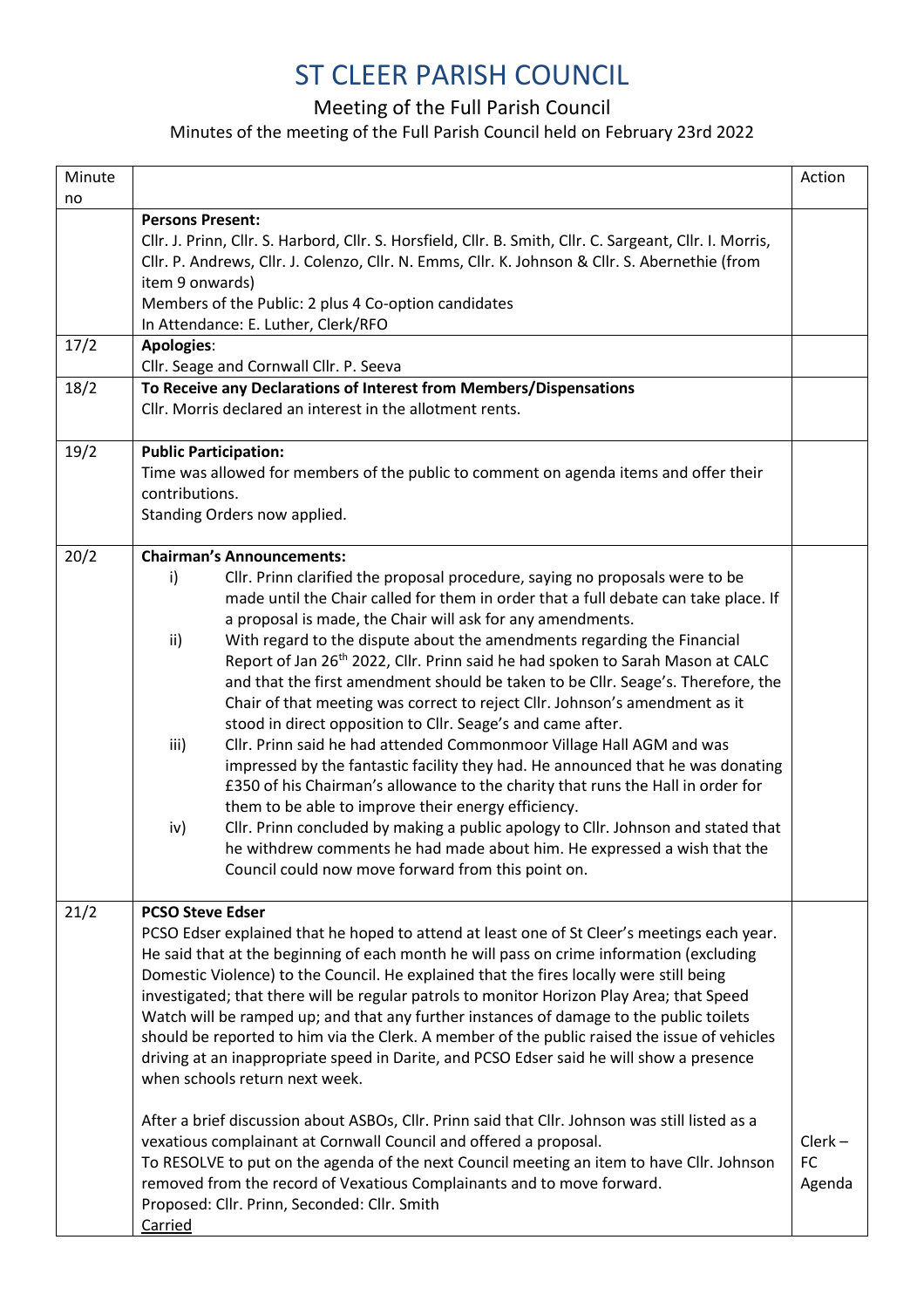| 22/2 | report was made.  | <b>Cornwall Councillor P. Seeva's Report</b><br>CIIr. Seeva had offered his apologies prior to the meeting and did not attend, therefore no                                                                                                                                                                                                                                                                                                                                                                          |               |
|------|-------------------|----------------------------------------------------------------------------------------------------------------------------------------------------------------------------------------------------------------------------------------------------------------------------------------------------------------------------------------------------------------------------------------------------------------------------------------------------------------------------------------------------------------------|---------------|
| 23/2 | Carried           | Minutes of the Meeting held on January 26 <sup>th</sup> 2022<br>To RESOLVE that the Minutes of the meeting of St Cleer Parish Council as above, having<br>been previously circulated and taken as read, be approved and signed.<br>Proposed: Cllr. Prinn, Seconded: Cllr. Smith                                                                                                                                                                                                                                      |               |
| 24/2 |                   | Minutes of the F&GP Meeting held on November 17th 2021<br>Rolled over to the next F&GP meeting.                                                                                                                                                                                                                                                                                                                                                                                                                      | F&GP<br>Comm. |
| 25/2 | from councillors. | <b>Co-option of a new Councillor</b><br>Cllr. Prinn explained the voting process and that there must be an overall majority for a<br>candidate to be chosen. All four candidates were present and Cllr. Prinn thanked them for<br>putting themselves forward. Candidates each gave a speech and answered any questions<br>Mr Simon Abernethie was chosen to be the new councillor by a majority. He then signed his<br>Acceptance in the presence of the Clerk and took his seat at the table as our new councillor. |               |
| 26/2 | i)                | <b>Planning: Decisions Received and Pre-application Advice</b><br>PA21/05638 APPROVED<br>Mora Farm Liskeard Cornwall PL14 6HG<br>Replacement of temporary agricultural worker's dwelling with a permanent<br>agricultural worker's dwelling.                                                                                                                                                                                                                                                                         |               |
|      | ii)               | PA21/11895 APPROVED<br>St Cleer Parish Church St Cleer Liskeard Cornwall PL14 5DN<br>Works to trees subject to a tree preservation order                                                                                                                                                                                                                                                                                                                                                                             |               |
|      | iii)              | PA21/03335/PREAPP Closed - advice given<br>Land Rear Of Eddystone View Darite Liskeard Cornwall PL14 5JW<br>Request Tree Preservation Order: Monterey Pine                                                                                                                                                                                                                                                                                                                                                           |               |
|      | iv)               | PA21/06551 APPROVED<br>The Foxes Darite Liskeard Cornwall PL14 5JN<br>To build a garden store/office/bike store.                                                                                                                                                                                                                                                                                                                                                                                                     |               |
| 27/2 | i)                | <b>Planning: Applications for Consultation:</b><br>PA21/12810 - Trekieve Barton, Commonmoor PL14 6SA<br>To RESOLVE to support this application.<br>Proposed: Cllr. Andrews, Seconded: Cllr. Harbord<br>Carried                                                                                                                                                                                                                                                                                                       |               |
|      | ii)               | PA21/11918 & PA21/12418 - Newton Farm, Rosecraddoc PL14 5JU<br>To RESOLVE to offer no comments.<br>Proposed: Cllr. Prinn, Seconded: Cllr. Sargeant<br>Carried                                                                                                                                                                                                                                                                                                                                                        |               |
| 28/2 | Carried           | To Appoint a Delegate to Devon & Cornwall Police & Crime Commissioner Liaison<br>Cllr. B. Smith said he was interested in this position. There were no other volunteers.<br>To RESOLVE to appoint Cllr. Smith as the above delegate.<br>Proposed: Cllr. Prinn, Seconded: Cllr. S. Harbord                                                                                                                                                                                                                            |               |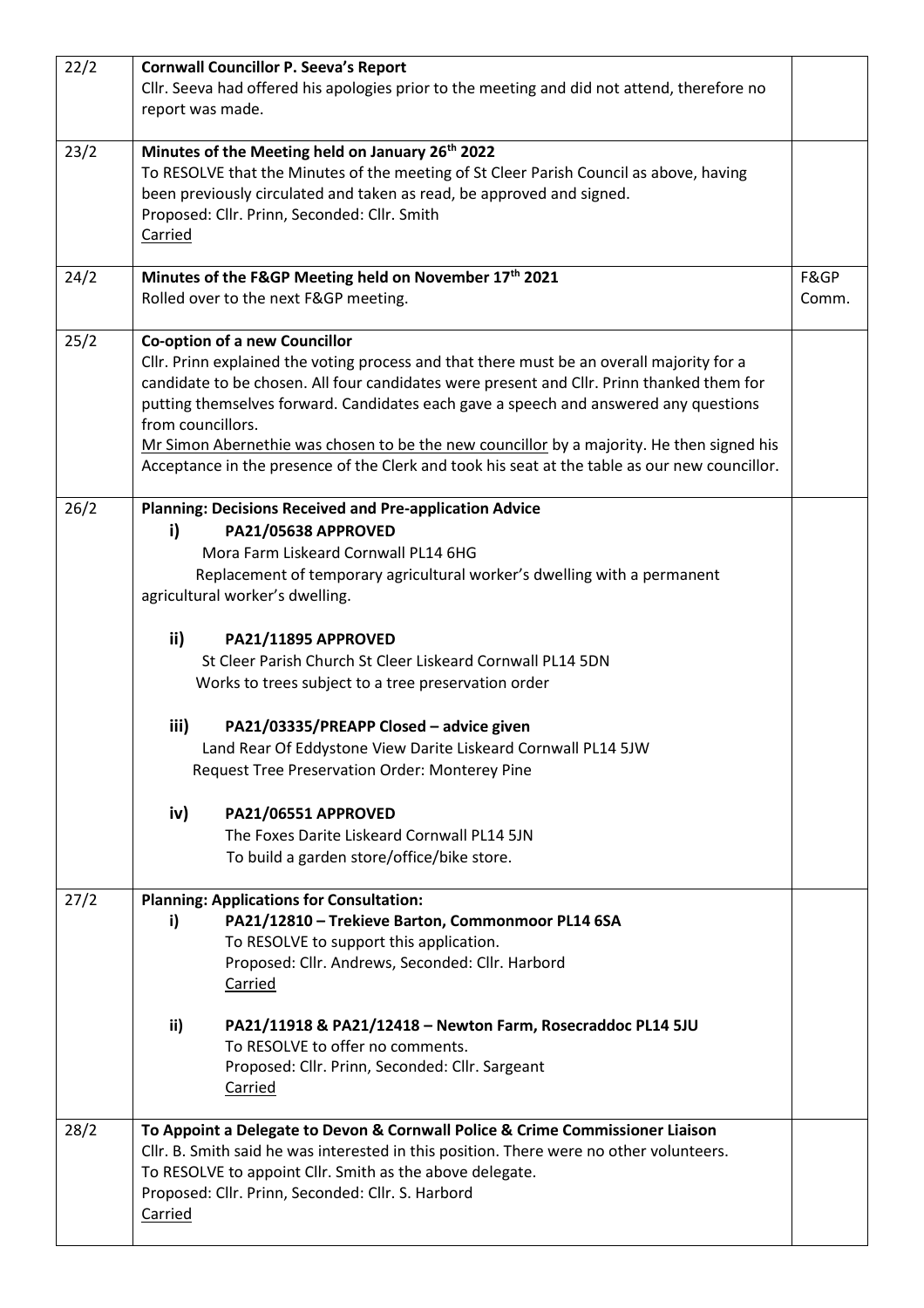| 29/2 | To Resolve to Elect a New Chair of Finance                                                                                                                                                                                                                                                                                                                                                                                                                                                                                                        | F&GP                        |
|------|---------------------------------------------------------------------------------------------------------------------------------------------------------------------------------------------------------------------------------------------------------------------------------------------------------------------------------------------------------------------------------------------------------------------------------------------------------------------------------------------------------------------------------------------------|-----------------------------|
|      | This item was rolled over to the next meeting of the F&GP Committee.                                                                                                                                                                                                                                                                                                                                                                                                                                                                              | Comm.                       |
| 30/2 | <b>Allotment Rents</b><br>Cllr. Morris said that the allotment holders needed the rent set in March so that they could<br>make arrangements to pay in good time. This item was rolled over to the next F&GP<br>meeting.                                                                                                                                                                                                                                                                                                                           | F&GP<br>Comm.               |
| 31/2 | <b>Skate Park</b><br>It was RESOLVED to give Cllr. Prinn delegated authority to obtain comments on Facebook<br>from members of the public to gauge if there was still demand for a skate park.<br>Proposed: Cllr. Prinn, Seconded: Cllr. Andrews<br>Carried                                                                                                                                                                                                                                                                                       | Cllr.<br>Prinn              |
| 32/2 | <b>Replacement Door to Toilet Store Cupboard</b><br>After a brief discussion on the urgency of this item, and possible ways forward, this item<br>was rolled over to the next Estates meeting.                                                                                                                                                                                                                                                                                                                                                    | Estates<br>Comm.            |
| 33/2 | <b>Jubilee Fete</b><br>To RESOLVE to set up a Working Group to make initial contacts and plans for a fete.<br>Proposed: Cllr. Prinn, Seconded: Cllr. Emms<br>Carried<br>The working group will include Cllr. Horsfield, Cllr. Andrews and Cllr, Colenzo initially.                                                                                                                                                                                                                                                                                | Jubilee<br>Working<br>Group |
| 34/2 | <b>Proposed Motion: Speed Camera</b><br>After a lengthy discussion on whether the speed camera should be sold as per the proposed<br>motion, Cllr. Prinn offered an amendment to RESOLVE to list the actual costs of the camera.<br>Proposed: Cllr. Prinn, Seconded: Cllr. Harbord<br>Carried                                                                                                                                                                                                                                                     |                             |
|      | Cllr. Morris requested a named vote on the Motion. To RESOLVE to abandon the speed<br>camera project and give the clerk authority to sell the speed camera.<br>Proposed: Cllr. Smith, Seconded: Cllr. Johnson<br>FOR: Cllr. Smith, Cllr. Johnson, Cllr. Abernethie, Cllr. Emms, Cllr. Colenzo<br>AGAINST: Cllr. Andrews, Cllr. Morris, Cllr. Harbord, Cllr. Horsfield, Cllr. Sargeant<br>Abstained: Cllr. Prinn.<br>As there were equal numbers For and Against, the Chair had the final vote and cast it FOR<br>the Motion.<br>The Motion stands |                             |
|      | Cllr. Prinn apologised to the parish for this failed project. Cllr. Johnson mentioned possible<br>funding from the CORMAC fund and Cllr. Prinn apologised for not following up this funding<br>opportunity for road safety measures. This will be put on the agenda for Estates, with any<br>ideas to be sent to Cllr. Johnson who will compile a list.<br>To RESOLVE to give delegated authority to the Estates Committee to agree a proposal for<br>this scheme.<br>Proposed: Cllr. Prinn, Seconded: Cllr. Johnson<br>Carried                   | Estates<br>Cllr.<br>Johnson |
| 35/2 | Discussion and Clarification of the Process of Offering an Amendment to a Vote<br>Cllr. Prinn repeated the clarification he gave in his Announcements earlier, and asked that<br>we move forward.                                                                                                                                                                                                                                                                                                                                                 |                             |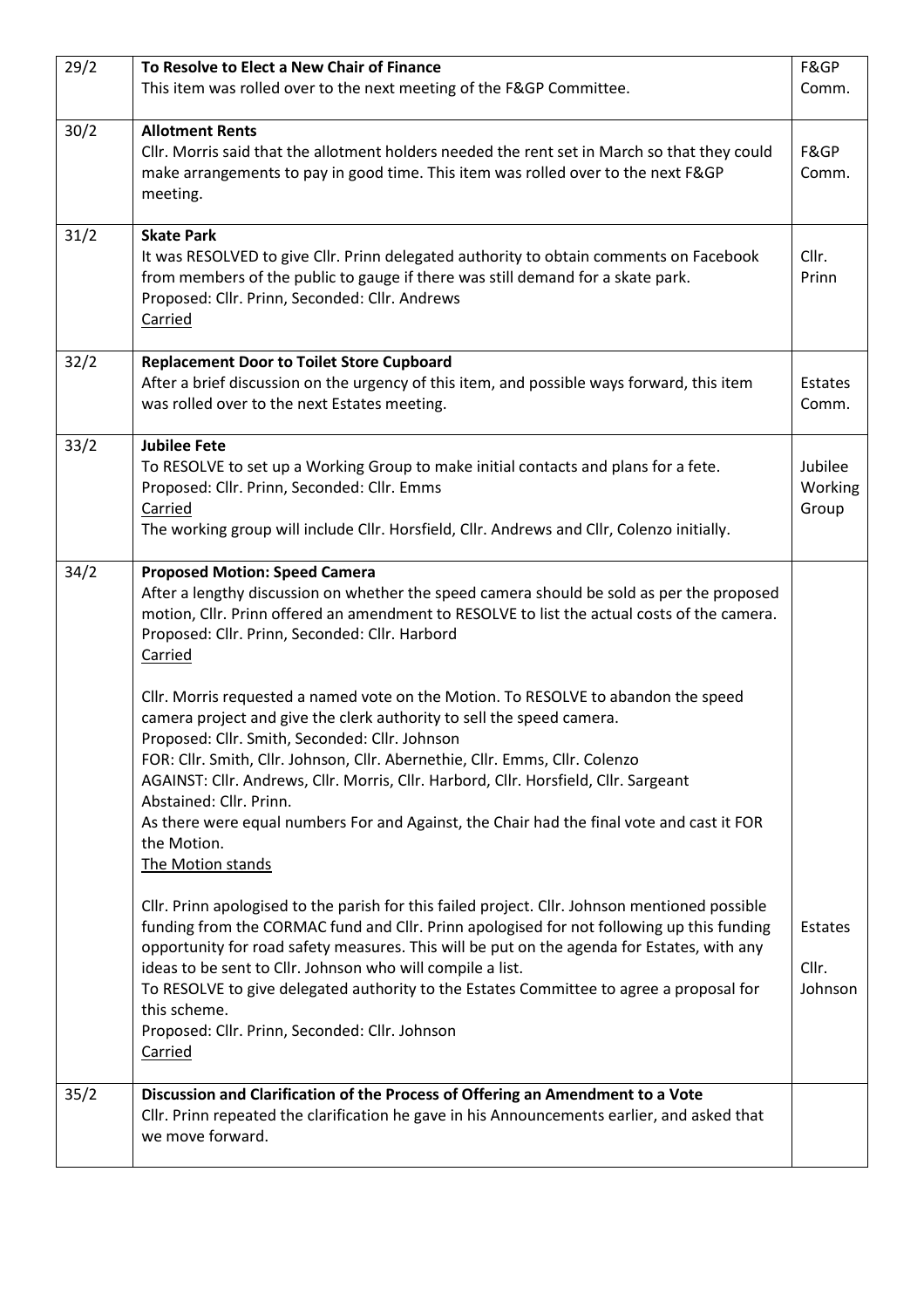| 36/2 | <b>Mowing Contract</b>                                                                                                                                                                                                                                                                                                                                                                                                                                                                                                          |                                  |
|------|---------------------------------------------------------------------------------------------------------------------------------------------------------------------------------------------------------------------------------------------------------------------------------------------------------------------------------------------------------------------------------------------------------------------------------------------------------------------------------------------------------------------------------|----------------------------------|
|      | Note: A Point of Order (Standing Orders para 1 (p)) was raised in relation to agenda items:<br>Agenda item 20 (i) Mowing contract.                                                                                                                                                                                                                                                                                                                                                                                              |                                  |
|      | The point being that a written statement having been received in advance of the meeting<br>should have been forwarded to councillors with the agenda as is required by the ICO model<br>publication scheme and the good practice guide for councils. This was a matter which had a<br>material impact upon a vote with financial implications. Neither councillors (nor the public)<br>were presented with relevant information in sufficient time to arrive at a considered decision<br>prior to being invited to cast a vote. |                                  |
|      | Cllr. Prinn read out an email from Husband Landscaping answering questions<br>i)<br>raised by the Clerk on behalf of the Council regarding the alleged subcontracting<br>of the cutting of the pitches.                                                                                                                                                                                                                                                                                                                         | Cllr.<br>Prinn                   |
|      | ii)<br>Cllr. Prinn then confirmed that the mowing contract with Husband Landscaping<br>runs out on March 31st 2022 and the Pitch SLA runs out in June 2022. After a<br>lengthy discussion, it was RESOLVED to allow the mowing contract to expire and<br>to discuss the pitch-cutting separately.<br>Proposed: Cllr. Prinn, Seconded: Cllr. Morris<br>Carried                                                                                                                                                                   | Cllr.<br>Colenzo                 |
|      | It was also RESOLVED to give Cllr. Prinn delegated authority to ask Jamie<br>Husband to end the mowing contract early, namely on February 28 <sup>th</sup> 2022.<br>Proposed: Cllr. Prinn, Seconded: Cllr. Sargeant<br>Carried                                                                                                                                                                                                                                                                                                  |                                  |
|      | Finally, it was RESOLVED to give Cllr. Colenzo delegated authority to ask Steve<br>Blatchford for a price to cut the pitches and Pavilion grass twice monthly, with<br>this being renewed on a monthly basis.<br>Proposed: Cllr. Prinn, Seconded: Cllr. Andrews<br>Carried                                                                                                                                                                                                                                                      |                                  |
| 37/2 | To Agree the Meetings Schedule for 2022<br>This item was rolled over to the next full council meeting.                                                                                                                                                                                                                                                                                                                                                                                                                          | $Clerk -$<br><b>FC</b><br>agenda |
| 38/2 | To Choose and Send a Delegate to the CALC AGM on March 8th 2022<br>To RESOLVE to give Cllr. Prinn delegated authority to attend this AGM on behalf of the<br>Council.<br>Proposed: Cllr. Harbord, Seconded: Cllr. Morris<br>Carried                                                                                                                                                                                                                                                                                             |                                  |
| 39/2 | Decision to Pay the Maintenance Grant to the General Cemetery, St Cleer<br>After discussion, this item was not voted on due to uncertainty about the correct category<br>the proposed payment came under.                                                                                                                                                                                                                                                                                                                       |                                  |
|      | Note: Agenda item 23 Decision to pay s216 grant [sic.]                                                                                                                                                                                                                                                                                                                                                                                                                                                                          |                                  |
|      | This relates to a grant funding payment to the Dissenters' cemetery. The reference s216 was<br>found to be incomplete / incorrect / irrelevant in this regard - but was the exact wording<br>provided to the clerk by the applicant.                                                                                                                                                                                                                                                                                            |                                  |